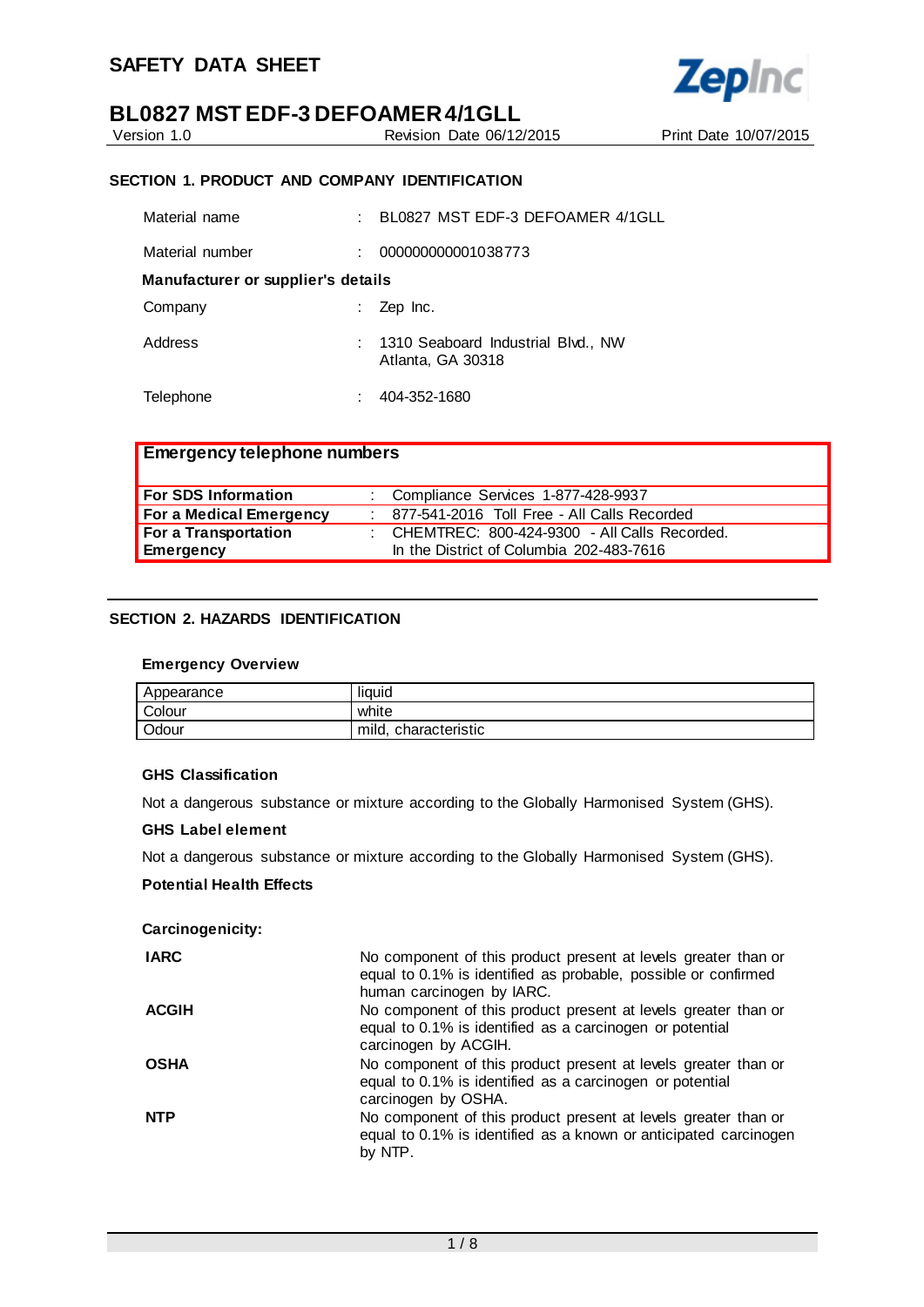Version 1.0 Revision Date 06/12/2015 Print Date 10/07/2015

**Zepinc** 

# **SECTION 3. COMPOSITION/INFORMATION ON INGREDIENTS**

Substance / Mixture : Mixture

#### **Hazardous components**

Contains no hazardous ingredients according to GHS

### **SECTION 4. FIRST AID MEASURES**

| General advice          | : Show this safety data sheet to the doctor in attendance.<br>Move out of dangerous area.<br>Do not leave the victim unattended.        |
|-------------------------|-----------------------------------------------------------------------------------------------------------------------------------------|
| If inhaled              | : Consult a physician after significant exposure.<br>If unconscious place in recovery position and seek medical<br>advice.              |
| In case of skin contact | : Wash off immediately with plenty of water for at least 15<br>minutes.<br>If skin irritation persists, call a physician.               |
| In case of eye contact  | : If in eyes, rinse with water for 15 minutes.<br>If eye irritation persists, consult a specialist.                                     |
| If swallowed            | : DO NOT induce vomiting unless directed to do so by a<br>physician or poison control center.<br>If symptoms persist, call a physician. |

# **SECTION 5. FIREFIGHTING MEASURES**

| Suitable extinguishing media                     | : Water spray jet<br>Carbon dioxide (CO2)<br>Alcohol-resistant foam<br>Dry chemical                                                                                                                                             |
|--------------------------------------------------|---------------------------------------------------------------------------------------------------------------------------------------------------------------------------------------------------------------------------------|
| Unsuitable extinguishing<br>media                | : None known.                                                                                                                                                                                                                   |
| Specific hazards during<br>firefighting          | : Do not allow run-off from fire fighting to enter drains or water<br>courses.                                                                                                                                                  |
| Hazardous combustion<br>products                 | : No hazardous combustion products are known                                                                                                                                                                                    |
| Specific extinguishing<br>methods                | : Use extinguishing measures that are appropriate to local<br>circumstances and the surrounding environment.                                                                                                                    |
| Further information                              | : Collect contaminated fire extinguishing water separately. This<br>must not be discharged into drains.<br>Fire residues and contaminated fire extinguishing water must<br>be disposed of in accordance with local regulations. |
| Special protective equipment<br>for firefighters | : Wear self-contained breathing apparatus for firefighting if<br>necessary.                                                                                                                                                     |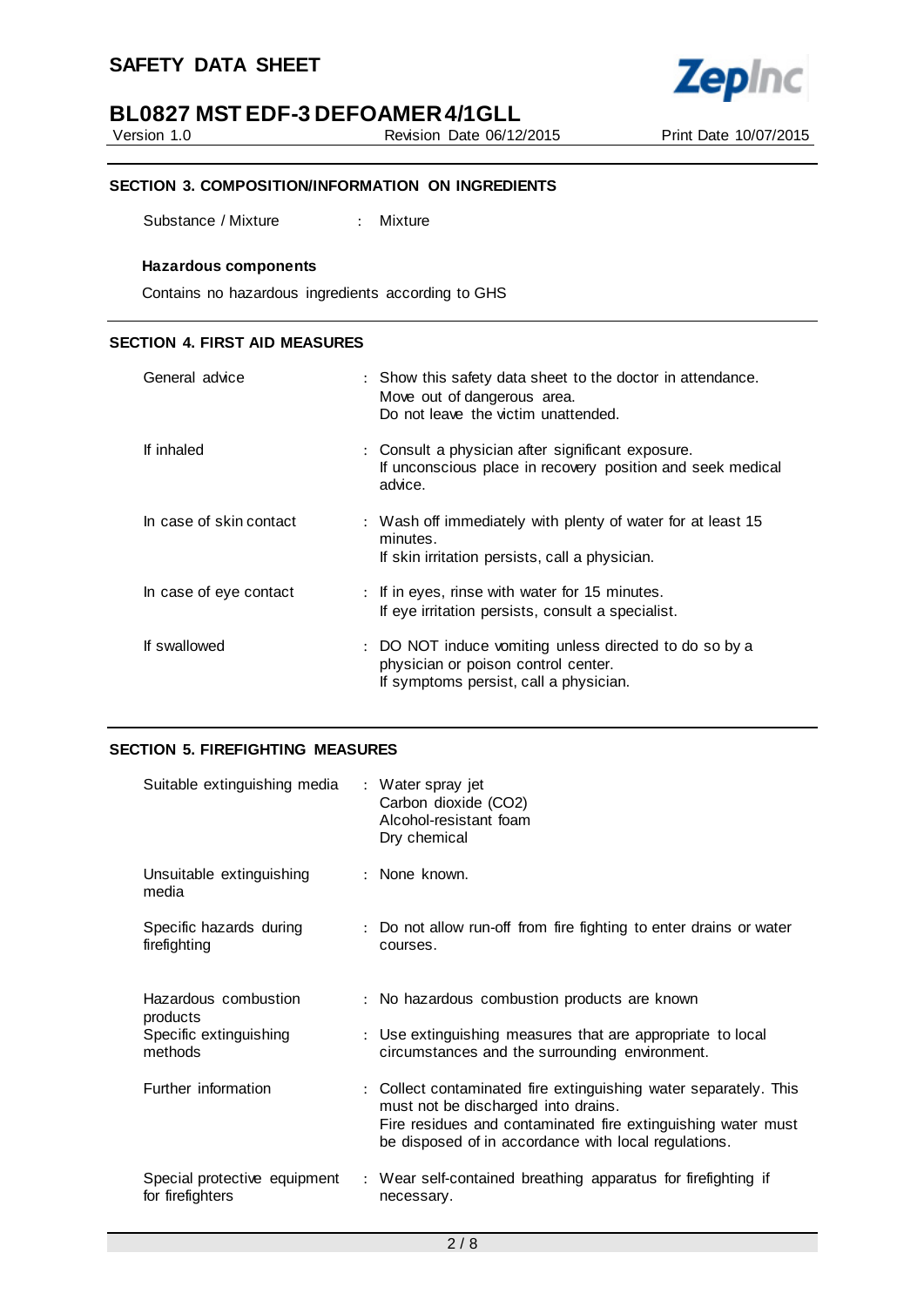

Version 1.0 Revision Date 06/12/2015 Print Date 10/07/2015

# **SECTION 6. ACCIDENTAL RELEASE MEASURES**

| Personal precautions,<br>protective equipment and<br>emergency procedures | : Evacuate personnel to safe areas.<br>Use personal protective equipment.<br>Keep people away from and upwind of spill/leak.                                                                     |
|---------------------------------------------------------------------------|--------------------------------------------------------------------------------------------------------------------------------------------------------------------------------------------------|
| Environmental precautions                                                 | : Prevent further leakage or spillage if safe to do so.<br>Prevent further leakage or spillage.<br>If the product contaminates rivers and lakes or drains inform<br>respective authorities.      |
| Methods and materials for<br>containment and cleaning up                  | : Soak up with inert absorbent material (e.g. sand, silica gel,<br>acid binder, universal binder, sawdust).<br>Sweep up or vacuum up spillage and collect in suitable<br>container for disposal. |

## **SECTION 7. HANDLING AND STORAGE**

| Advice on safe handling     | : Wear personal protective equipment.<br>Smoking, eating and drinking should be prohibited in the<br>application area.                                                                                                       |
|-----------------------------|------------------------------------------------------------------------------------------------------------------------------------------------------------------------------------------------------------------------------|
| Conditions for safe storage | : Keep container closed when not in use.<br>Keep in a dry, cool and well-ventilated place.<br>Store in original container.<br>Containers which are opened must be carefully resealed and<br>kept upright to prevent leakage. |
| Materials to avoid          | : No materials to be especially mentioned.                                                                                                                                                                                   |

# **SECTION 8. EXPOSURE CONTROLS/PERSONAL PROTECTION**

# **Components with workplace control parameters**

| Personal protective equipment |                                                                                                                |
|-------------------------------|----------------------------------------------------------------------------------------------------------------|
| Respiratory protection        | : In case of insufficient ventilation, wear suitable respiratory<br>equipment.                                 |
| Hand protection<br>Remarks    | : The suitability for a specific workplace should be discussed<br>with the producers of the protective gloves. |
| Eye protection                | : Safety goggles<br>Ensure that eyewash stations and safety showers are close to<br>the workstation location.  |
| Skin and body protection      | : impervious clothing<br>Choose body protection according to the amount and                                    |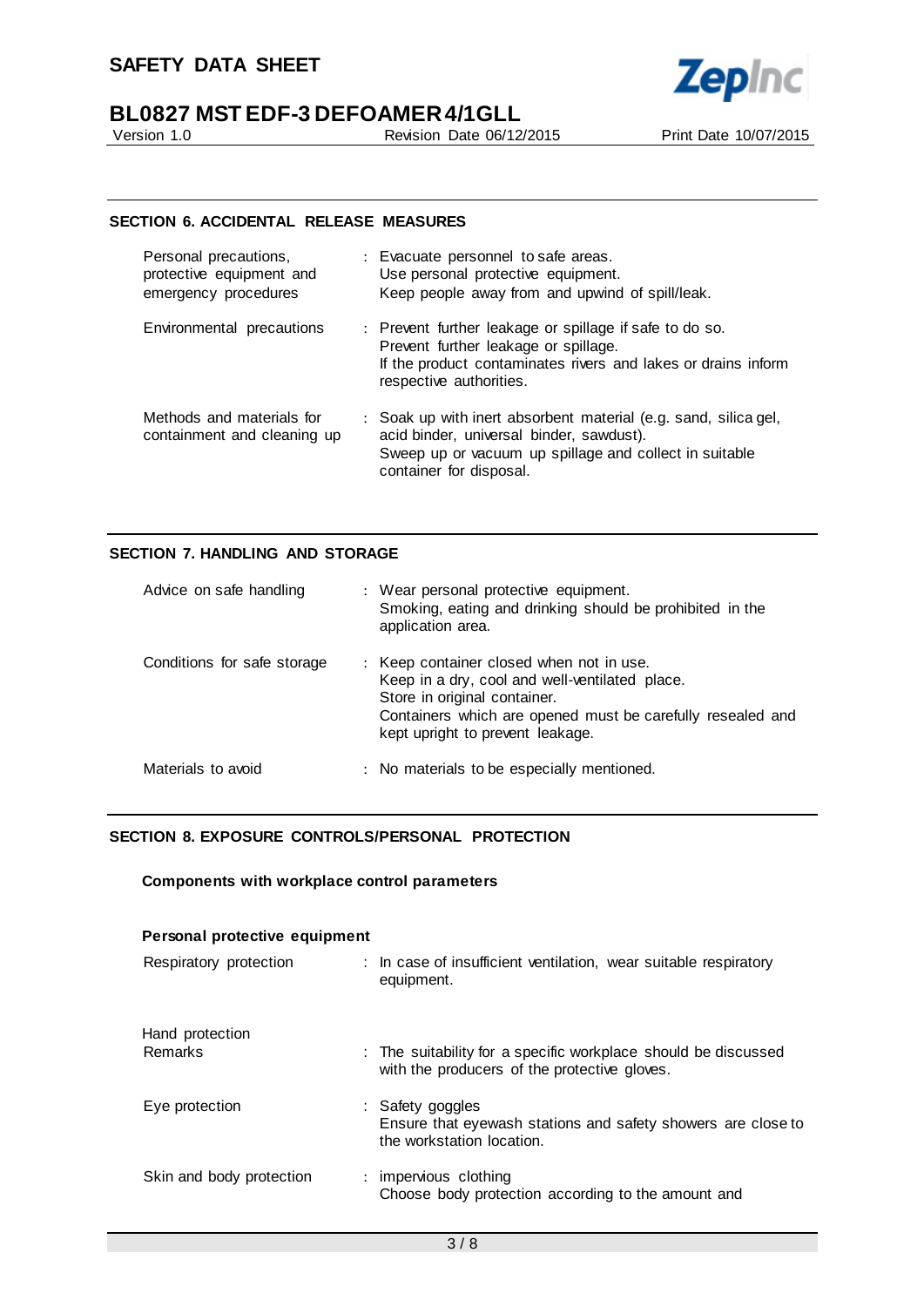

| Version 1.0      | Revision Date 06/12/2015                                                                                             | Print Date 10/07/2015 |
|------------------|----------------------------------------------------------------------------------------------------------------------|-----------------------|
|                  | concentration of the dangerous substance at the work place.                                                          |                       |
| Hygiene measures | : When using do not smoke.<br>When using do not eat or drink.<br>Wash hands before breaks and at the end of workday. |                       |

# **SECTION 9. PHYSICAL AND CHEMICAL PROPERTIES**

| Appearance                                 | $\ddot{\cdot}$ | liquid               |
|--------------------------------------------|----------------|----------------------|
| Colour                                     | $\ddot{\cdot}$ | white                |
| Odour                                      | $\ddot{\cdot}$ | mild, characteristic |
| Odour Threshold                            | $\ddot{\cdot}$ | no data available    |
| pH                                         | $\ddot{\cdot}$ | $7 - 8$              |
| Melting point/freezing point               | $\ddot{\cdot}$ | no data available    |
| Boiling point                              | $\ddot{\cdot}$ | no data available    |
| Flash point                                | $\ddot{\cdot}$ |                      |
|                                            |                | not applicable       |
| Evaporation rate                           | $\ddot{\cdot}$ | no data available    |
| Upper explosion limit                      | $\ddot{\cdot}$ | no data available    |
| Lower explosion limit                      | $\ddot{\cdot}$ | no data available    |
| Vapour pressure                            | $\ddot{\cdot}$ | no data available    |
| Density                                    | $\ddot{\cdot}$ | 1 $g/cm3$            |
| Solubility(ies)                            |                |                      |
| Water solubility                           | $\ddot{\cdot}$ | soluble              |
| Partition coefficient: n-<br>octanol/water | $\ddot{\cdot}$ | no data available    |
| Auto-ignition temperature                  | $\ddot{\cdot}$ | not determined       |
| Thermal decomposition                      | $\ddot{\cdot}$ | no data available    |
| Viscosity                                  |                |                      |
| Viscosity, kinematic                       | $\ddot{\cdot}$ | no data available    |

# **SECTION 10. STABILITY AND REACTIVITY**

| Reactivity                            | : Stable                                              |
|---------------------------------------|-------------------------------------------------------|
| Chemical stability                    | : Stable under normal conditions.                     |
| Possibility of hazardous<br>reactions | : No decomposition if stored and applied as directed. |
| Conditions to avoid                   | : no data available                                   |
| Incompatible materials                | : no data available                                   |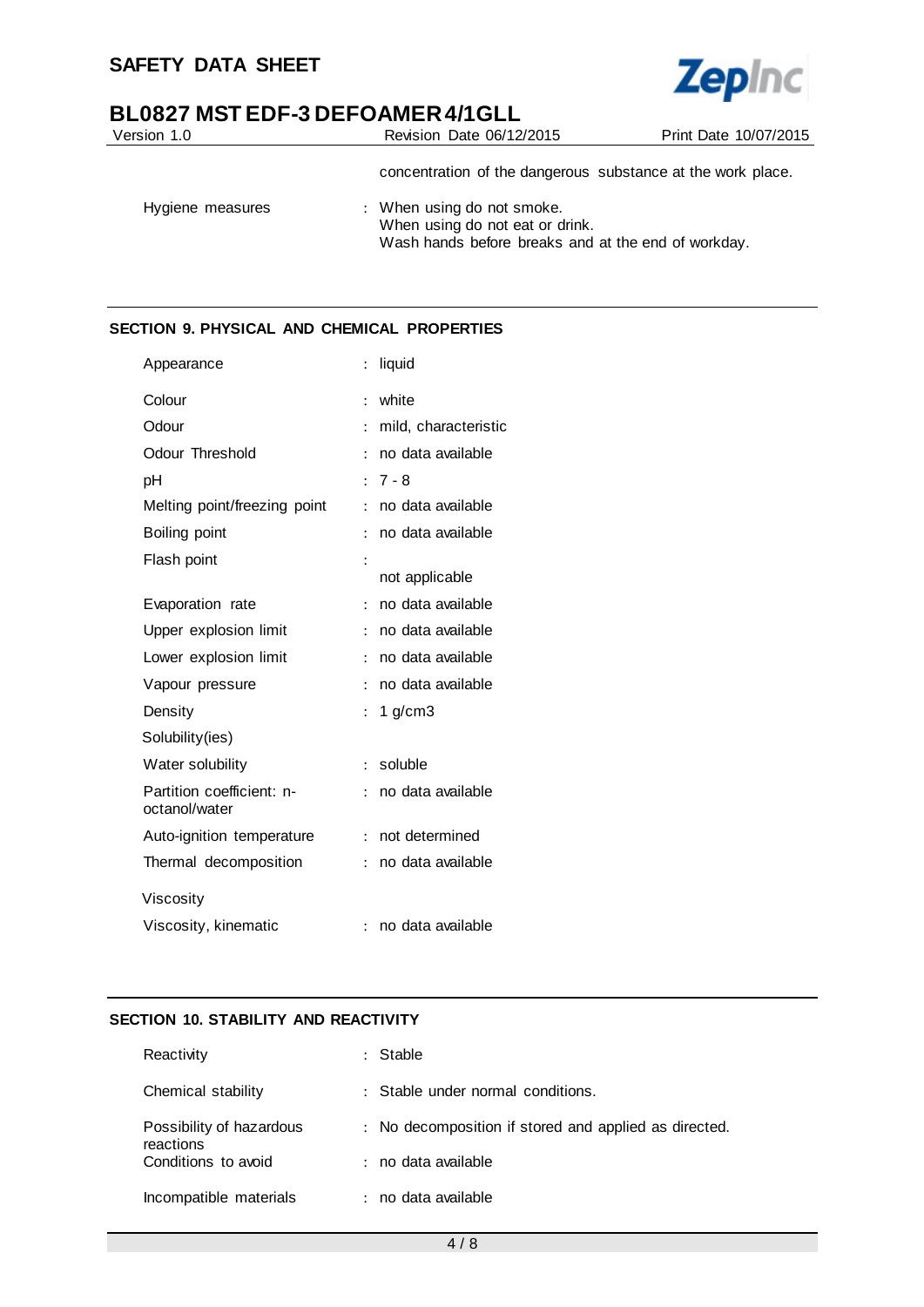

Version 1.0 Revision Date 06/12/2015 Print Date 10/07/2015

Hazardous decomposition products : No hazardous decomposition products are known.

# **SECTION 11. TOXICOLOGICAL INFORMATION**

### **Acute toxicity**

no data available

#### **Skin corrosion/irritation**

no data available

#### **Serious eye damage/eye irritation**

no data available

## **Respiratory or skin sensitisation**

no data available

#### **Germ cell mutagenicity**

no data available

### **Carcinogenicity**

no data available

#### **Reproductive toxicity**

no data available

#### **STOT - single exposure**

no data available

#### **STOT - repeated exposure**

no data available

### **Aspiration toxicity**

no data available

# **SECTION 12. ECOLOGICAL INFORMATION**

#### **Ecotoxicity**

no data available

#### **Persistence and degradability**

no data available **Bioaccumulative potential**

### **Product:**

Partition coefficient: n-: Remarks: no data available octanol/water

#### **Mobility in soil**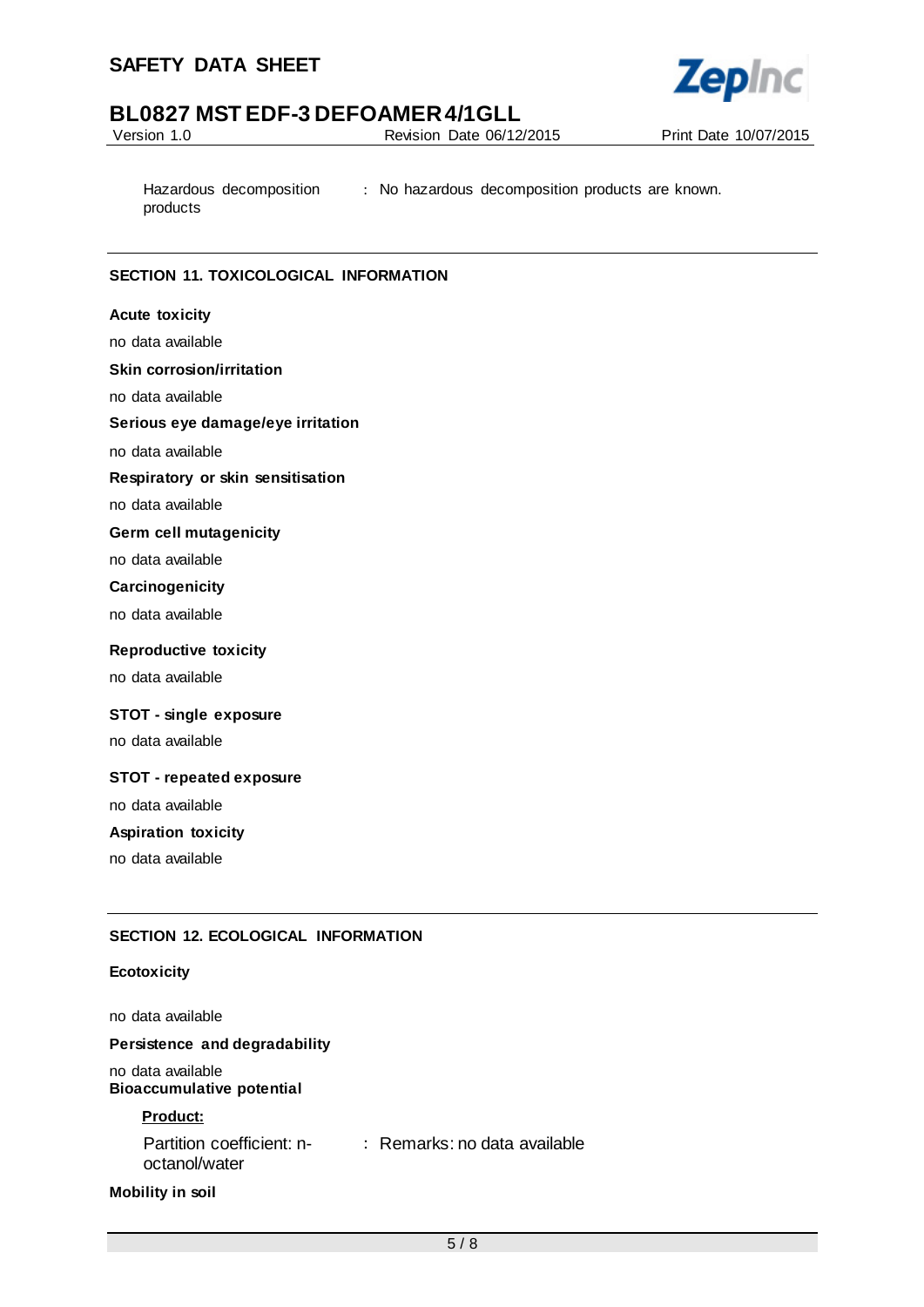

Version 1.0 Revision Date 06/12/2015 Print Date 10/07/2015

no data available

#### **Other adverse effects**

no data available

## **SECTION 13. DISPOSAL CONSIDERATIONS**

| Disposal methods       |                                                                                                                                                                                                                              |
|------------------------|------------------------------------------------------------------------------------------------------------------------------------------------------------------------------------------------------------------------------|
| Waste from residues    | : Dispose of in accordance with local regulations.<br>Do not contaminate ponds, waterways or ditches with<br>chemical or used container.<br>The product should not be allowed to enter drains, water<br>courses or the soil. |
| Contaminated packaging | : Dispose of as unused product.<br>Empty remaining contents.<br>Do not re-use empty containers.                                                                                                                              |

### **SECTION 14. TRANSPORT INFORMATION**

Transportation Regulation: 49 CFR (USA): NOT REGULATED AS DANGEROUS GOODS OR HAZARDOUS MATERIAL

Transportation Regulation: IMDG (Vessel): NOT REGULATED AS DANGEROUS GOODS OR HAZARDOUS MATERIAL

Transportation Regulation: IATA (Cargo Air): NOT REGULATED AS DANGEROUS GOODS OR HAZARDOUS MATERIAL

Transportation Regulation: IATA (Passenger Air): NOT REGULATED AS DANGEROUS GOODS OR HAZARDOUS MATERIAL

Transportation Regulation: TDG (Canada): NOT REGULATED AS DANGEROUS GOODS OR HAZARDOUS MATERIAL

SECTION 15. REGULATORY INFORMATION

#### **EPCRA - Emergency Planning and Community Right-to-Know Act**

#### **CERCLA Reportable Quantity**

This material does not contain any components with a CERCLA RQ.

#### **SARA 304 Extremely Hazardous Substances Reportable Quantity**

This material does not contain any components with a section 304 EHS RQ.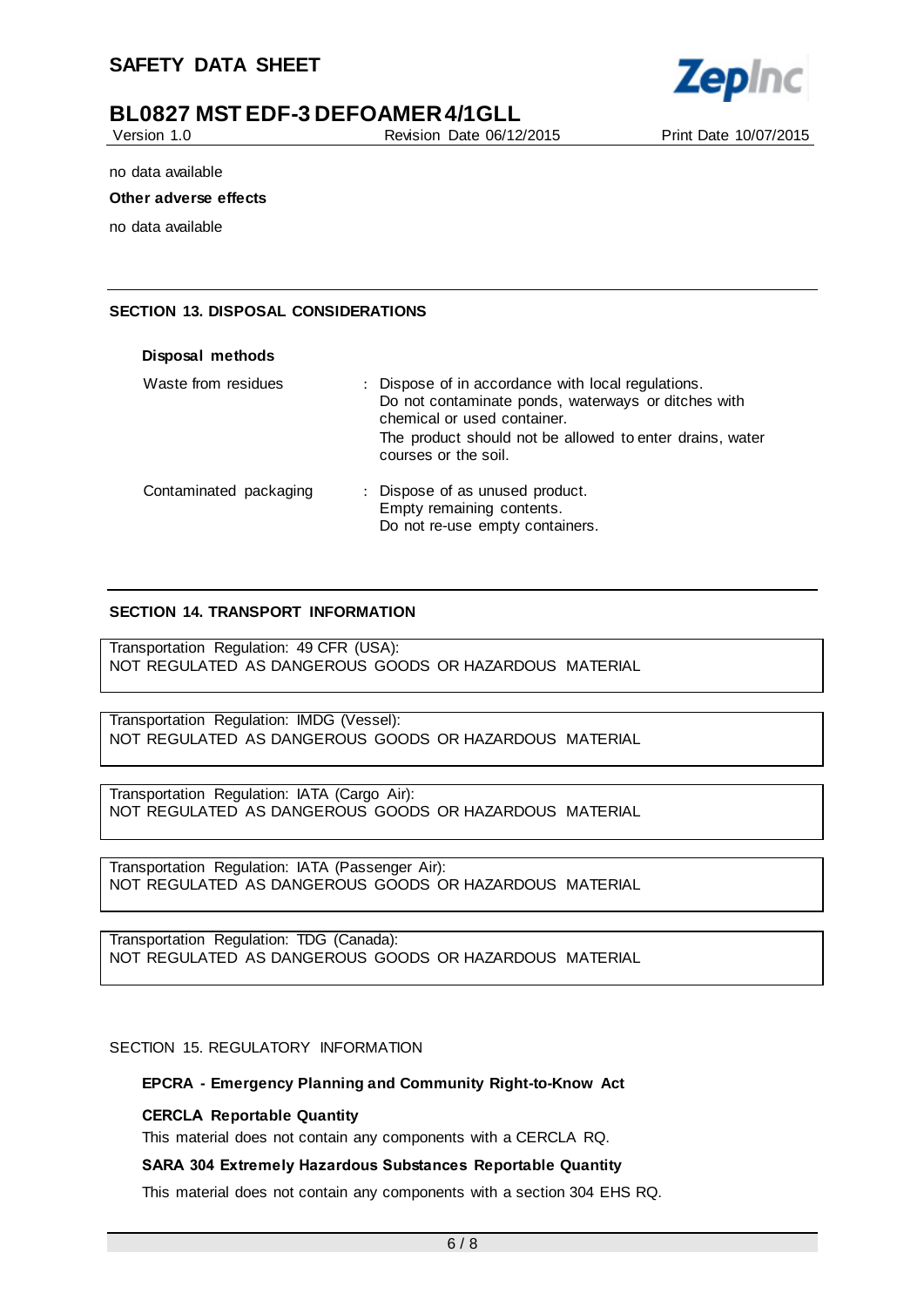

| Version 1.0               | Revision Date 06/12/2015                                                                                                                                                                               | Print Date 10/07/2015 |  |
|---------------------------|--------------------------------------------------------------------------------------------------------------------------------------------------------------------------------------------------------|-----------------------|--|
| SARA 311/312 Hazards      | : No SARA Hazards                                                                                                                                                                                      |                       |  |
| <b>SARA 302</b>           | : SARA 302: No chemicals in this material are subject to the<br>reporting requirements of SARA Title III, Section 302.                                                                                 |                       |  |
| <b>SARA 313</b>           | : SARA 313: This material does not contain any chemical<br>components with known CAS numbers that exceed the<br>threshold (De Minimis) reporting levels established by SARA<br>Title III, Section 313. |                       |  |
| <b>California Prop 65</b> | This product does not contain any chemicals known to State of<br>California to cause cancer, birth defects, or any other<br>reproductive harm.                                                         |                       |  |
|                           | The components of this product are reported in the following inventories:                                                                                                                              |                       |  |
| <b>TSCA</b>               | On TSCA Inventory                                                                                                                                                                                      |                       |  |
| <b>DSL</b>                | Not in compliance with the inventory                                                                                                                                                                   |                       |  |
| <b>AICS</b>               | Not in compliance with the inventory                                                                                                                                                                   |                       |  |
| <b>NZIOC</b>              | Not in compliance with the inventory                                                                                                                                                                   |                       |  |

**Zepinc** 

**PICCS** Not in compliance with the inventory<br>**IECSC** Not in compliance with the inventory

Not in compliance with the inventory

**Inventory Acronym and Validity Area Legend:**

AICS (Australia), DSL (Canada), IECSC (China), REACH (European Union), ENCS (Japan), ISHL (Japan), KECI (Korea), NZIoC (New Zealand), PICCS (Philippines), TSCA (USA)

# **SECTION 16. OTHER INFORMATION**



OSHA GHS Label Information:

Not a dangerous substance or mixture according to the Globally Harmonised System (GHS).

Version: 1.0